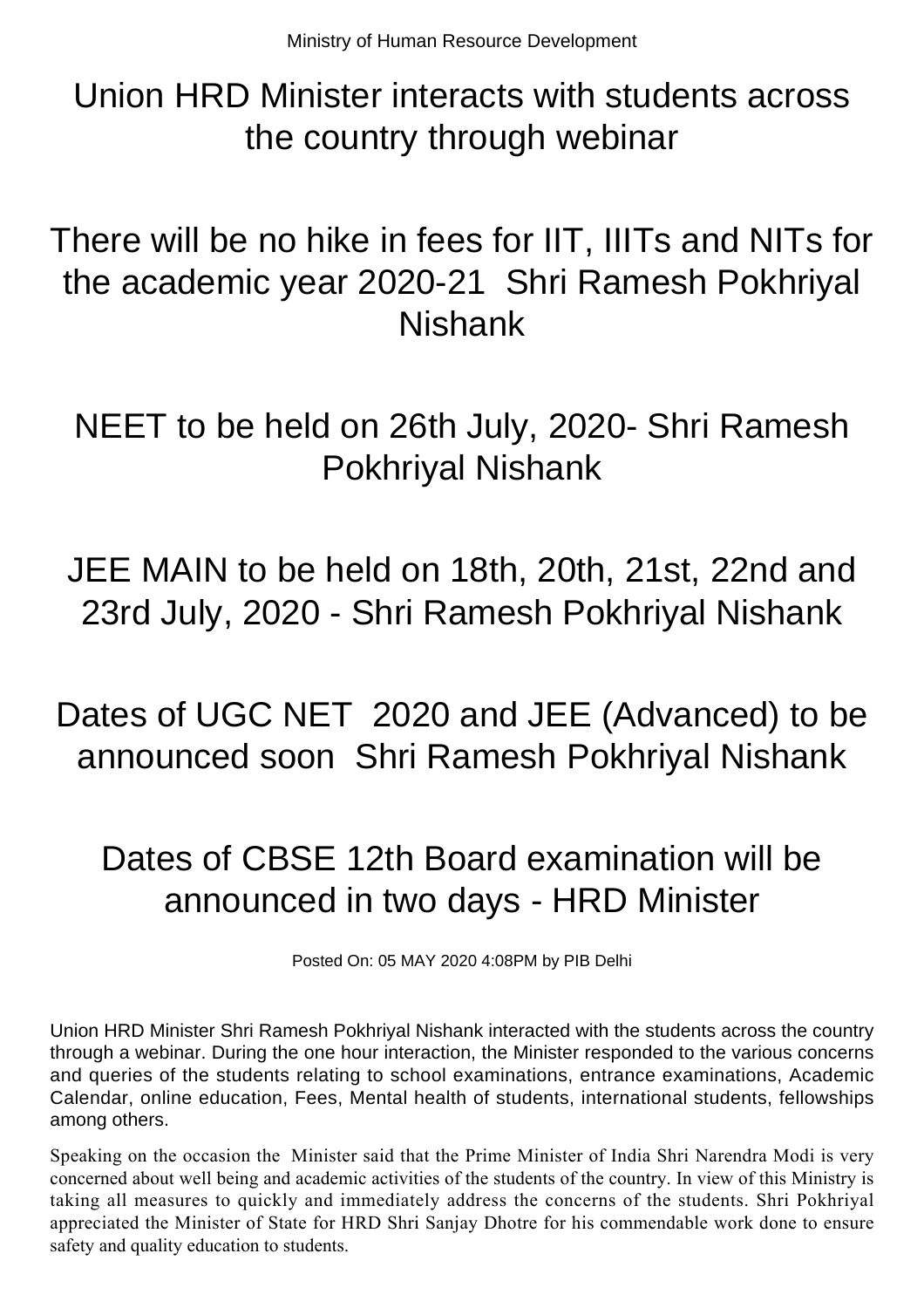During the interaction, Union HRD Minister announced the dates of pending entrance examinations. He informed that the NEET will be held on 26<sup>th</sup>July, 2020. He further informed that JEE MAIN will be held on  $18<sup>th</sup>$ ,  $20<sup>th</sup>$ ,  $21<sup>st</sup>$ ,  $22<sup>nd</sup>$  and  $23<sup>rd</sup>$ July, 2020. He added that JEE(Advance) may be held in August . He said that the date of UGC NET 2020 and CBSE  $12^{th}$  Board examinations will be announced soon.

While interacting with students on the issue of mental health, the ShriRameshPokhriyal said that students must remain calm and focused on their course of studies. Students should develop their timetable of study and take small breaks in between. The Minister said to excel in the entrance examination, it is important to know the syllabus and exam pattern. He appealed students to not be anxious and, eat healthy and stay safe.

ShriPokhriyal asked students preparing for entrance examination to access lectures on Physics, Chemistry, Mathematics and Biology on the official website of the National Testing Agency at the link: <https://nta.ac.in/LecturesContent>. He added that various platforms of MHRD can be used for preparing for entrance exams. These include Swayamprabha DTH channel, IIT PAL of SWAMPRABHA, DIKSHA, E pathshala, National Digital Library, SWAYAM, e-PG Pathshala, Shodhganga, e-ShodhSindhu, e-Yantra, Spoken Tutorial and Virtual Labs. The Minister was delighted to inform students that the number of hits on key online educational portals in higher education like SWAYAM, SWAYAM Prabha, Virtual Labs, FOSSEE, E Yantra and Spoken Tutorial has gone up to 5 times since lockdown.

In a question relating to students belonging to village area with glitches in networks, the Minister replied that MHRD has tied up with the Ministry of Information &Broadcasting to air SWAYAM PRABHA channels on the DTH platforms of Tata Sky and Airtel DTH operators, DD-DTH, Dish TV and Jio TV App. He said that SWAYAM PRABHA is a group of 32 DTH channels providing high quality educational curriculum based course contents covering diverse disciplines such as arts, science, commerce, performing arts, social sciences and humanities subjects, engineering, technology, law, medicine, agriculture etc to all teachers, students and citizens across the country interested in lifelong learning.The channel number in different DTH service providers are as follows: In Airtel TV: Channel # 437, Channel # 438 &Channel #439, in vmVideocon: Channel # 475, Channel # 476, Channel # 477, in Tata sky: Channel # 756 which pops up window for Swayamprabha DTH channels and in Dish TV: Channel # 946, Channel # 947, Channel #949, Channel # 950. The Minister highlighted that the Ministry is trying to explore the option of All India Radio, Doordarshan and use 2G network to transact the curriculum to students.

While responding to the query relating to fee hike for NITs, IITs &IIITs for academic year 20-21, the Minister said that there will be no fees increase for IIT, IIITs and NITs for the academic year 2020-21.

Regarding the migration of students of NavodayaVidyalayas to their respective states and home, the Minister informed that the migration process for all schools is being pursued and it has got momentum with a DO letter from MHRD to State Chief Secretaries. He informed that out of 173 Schools, more than 62 schools have initiated the process. All Schools wherein migrated students are there, are being monitored regularly. Students on movement are given sanitizers, masks, small soaps and eatables like snacks made from JNV mess. He added that all JNVs en route to travel are supporting these students with food, stay, snacks and healthcare.

While replying to questions ,ShriPokhriyal informed that MHRD is planning to bridge the academic gap created due to COVID outbreak. MHRD has encouraged students to keep on learning and to aid thelearning through various e-learning resources and digital platforms for both school and higher education. ShriPokhriyal informed students that the Alternative Calendar for the primary, upper primary stage and secondary has also been released. This Calendar provides guidelines to teachers on the use of various technological tools and social media tools available for imparting education in fun-filled, interesting ways, which can be used by learners, parents and teachers even while at home.

Regarding the concerns raised by students relating to board examinations, the Minister clarified that the Board will conduct examinations for only main subjects that will be required for promotion and maybe crucial for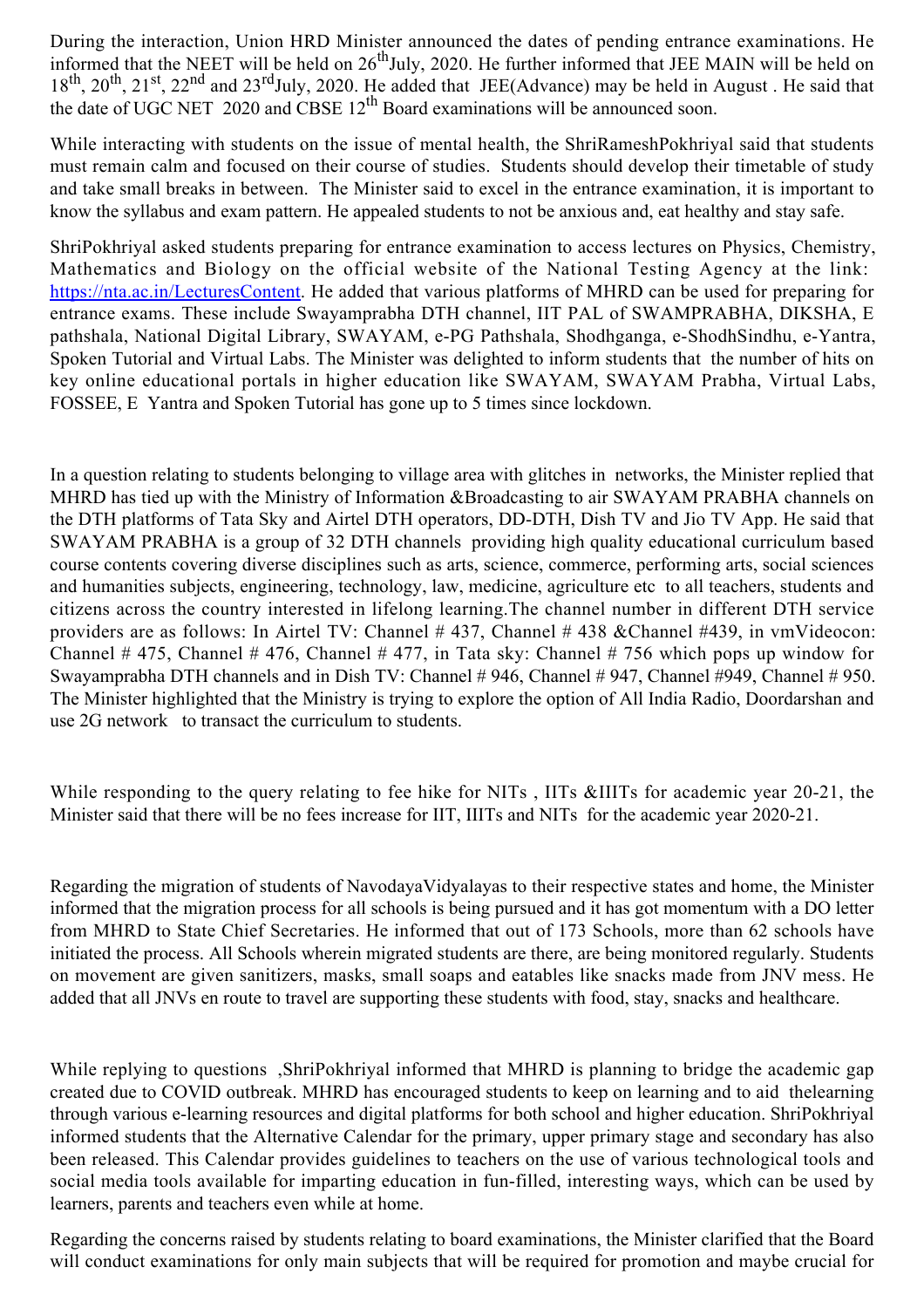admissions in higher educational institutions. He informed that a Press Release of CBSE dated 01.4.2020 elaborates upon the 29 subjects and other details which can be accessed on the Boards website i.[ehttp://cbse.nic.in/](http://cbse.nic.in/).He informed thatExams for 10th class are over for all over the country except North east Delhi and adequate time of 10 days will be given to all stakeholders before starting the examinations. The Minister also clarified to the students of North East Delhi that there is no need to reappear in these examinations if you have already appeared. These exams will be conducted again for those few students who could not appear in these exams on the scheduled date due to the impact of law and order issues on them. Students may also refer to the Frequently Asked Questions uploaded by CBSE on their website.

ShriPokhriyal highlighted that the government is planning to tackle the academic loss of students during the lockdown period. As a response to COVID-19 lockdown, CBSE will assess the loss of instructional time for proportionate reduction in curriculum load for Board Exams 2021. In accordance, Course Committees of the Board have initiated work on reduced syllabus in various scenarios. The students will be notified on the same soon.

Regarding the examination in Universities, UGC in consultation with MHRD have issued the guidelines. The guidelines can be accessed on UGCs website. In reference to examinations, major recommendations are as follows -

- Maintaining the sanctity of academic expectations and integrity of examination process, the universities may adopt alternative and simplified modes and methods of examinations to complete the process in shorter period of time in compliance with CBCS requirements as prescribed by UGC from time to time
- For intermediate semester/year students, the universities may conduct examinations, after making a comprehensive assessment of their level of preparedness, residential status of the students, and status of COVID-19 pandemic spread in different regions / state and other factors.
- In case the situation does not appear to be normal in view of COVID-19, in order to maintain social distancing, safety and health of the students, grading of the students could be composite of 50% marks on the basis of the pattern of internal evaluation adopted by the universities and the remaining 50% marks can be awarded on the basis of performance in previous semester only (if available). The internal evaluation can be continuous evaluation, prelims, mid-semester, internal evaluation or whatever name is given for student progression.
- If the student wishes to improve the grades, he/she may appear in special exams for such subjects during next semester.
- Timeline of examinations Conduct of Examinations:
- (i) Terminal Semester/ Year 01.07.2020 to 15.07.2020
- $\bullet$  (ii) Intermediate Semester/Year 16.07.2020 to 31.07.2020

The Minister highlighted that the admissions to the UG and PG programmes for the session 2020-21 may be completed by 31.08.2020. If necessity arises, provisional admissions may also be made and relevant documents of qualifying examination may be accepted up to 30.09.2020. The Academic Session 2020-21 may commence from 01.8.2020 for old students and from 01.09.2020 for fresh students. More details can be obtained from the UGC website.

The Minister expressed his happiness to interact with the students. He appealed the students not to panic. He said the Ministry is committed to ensure safety and academic welfare of the students.He also informed that latest information regarding examinations, academic calendar, etc, will be available on the website of the Ministry and its autonomous institutions from time to time.

\*\*\*\*\*